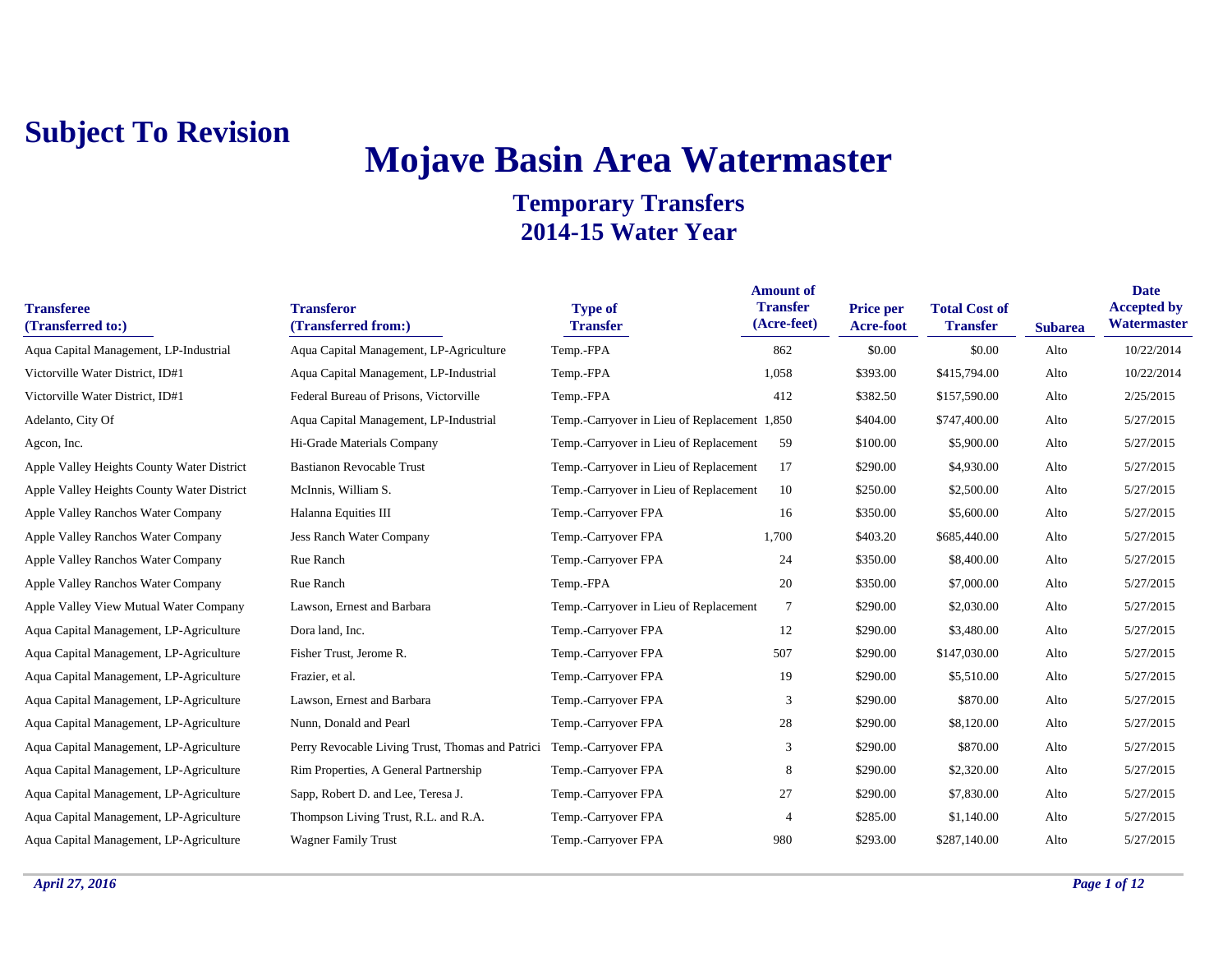## **Mojave Basin Area Watermaster**

| <b>Transferee</b><br>(Transferred to:)  | <b>Transferor</b><br>(Transferred from:)    | <b>Type of</b><br><b>Transfer</b>      | <b>Amount of</b><br><b>Transfer</b><br>(Acre-feet) | Price per<br>Acre-foot | <b>Total Cost of</b><br><b>Transfer</b> | <b>Subarea</b> | <b>Date</b><br><b>Accepted by</b><br>Watermaster |
|-----------------------------------------|---------------------------------------------|----------------------------------------|----------------------------------------------------|------------------------|-----------------------------------------|----------------|--------------------------------------------------|
| Aqua Capital Management, LP-Agriculture | West, Jimmie E.                             | Temp.-Carryover FPA                    | $\overline{7}$                                     | \$290.00               | \$2,030.00                              | Alto           | 5/27/2015                                        |
| Aqua Capital Management, LP-Industrial  | Aqua Capital Management, LP-Agriculture     | Temp.-Carryover FPA                    | 1,550                                              | \$0.00                 | \$0.00                                  | Alto           | 5/27/2015                                        |
| Aqua Capital Management, LP-Industrial  | <b>Bastianon Revocable Trust</b>            | Temp.-Carryover FPA                    | 44                                                 | \$290.00               | \$12,760.00                             | Alto           | 5/27/2015                                        |
| Aqua Capital Management, LP-Industrial  | Brown, Bobby G. and Valeria R.              | Temp.-Carryover FPA                    | 32                                                 | \$290.00               | \$9,280.00                              | Alto           | 5/27/2015                                        |
| Aqua Capital Management, LP-Industrial  | Brown, Jennifer                             | Temp.-Carryover FPA                    | 29                                                 | \$290.00               | \$8,410.00                              | Alto           | 5/27/2015                                        |
| Aqua Capital Management, LP-Industrial  | Bunnell, Dick                               | Temp.-Carryover FPA                    | 18                                                 | \$290.00               | \$5,220.00                              | Alto           | 5/27/2015                                        |
| Aqua Capital Management, LP-Industrial  | CalMat Company                              | Temp.-Carryover FPA                    | 11                                                 | \$255.00               | \$2,805.00                              | Alto           | 5/27/2015                                        |
| Aqua Capital Management, LP-Industrial  | Dolch, Robert and Judy                      | Temp.-Carryover FPA                    | 73                                                 | \$292.00               | \$21,316.00                             | Alto           | 5/27/2015                                        |
| Aqua Capital Management, LP-Industrial  | Elisabella, LLC                             | Temp.-Carryover FPA                    | 50                                                 | \$285.00               | \$14,250.00                             | Alto           | 5/27/2015                                        |
| Aqua Capital Management, LP-Industrial  | Fischer, Elmer G. and Beverly C.            | Temp.-Carryover FPA                    | 28                                                 | \$290.00               | \$8,120.00                              | Alto           | 5/27/2015                                        |
| Aqua Capital Management, LP-Industrial  | Haas, Bryan C. and Hinkle, Mary H.          | Temp.-Carryover FPA                    | 8                                                  | \$275.00               | \$2,200.00                              | Alto           | 5/27/2015                                        |
| Aqua Capital Management, LP-Industrial  | Langley - Industrial, James                 | Temp.-Carryover FPA                    | 309                                                | \$389.00               | \$120,201.00                            | Alto           | 5/27/2015                                        |
| Aqua Capital Management, LP-Industrial  | Storm, Randall                              | Temp.-Carryover FPA                    | 50                                                 | \$285.00               | \$14,250.00                             | Alto           | 5/27/2015                                        |
| Aqua Capital Management, LP-Industrial  | Thompson Living Trust, James A. and Sula B. | Temp.-Carryover FPA                    | 326                                                | \$290.00               | \$94,540.00                             | Alto           | 5/27/2015                                        |
| Aqua Capital Management, LP-Industrial  | Thrasher, Gary                              | Temp.-Carryover FPA                    | 262                                                | \$292.00               | \$76,504.00                             | Alto           | 5/27/2015                                        |
| Aqua Capital Management, LP-Industrial  | Vanhoops Holdings, LP                       | Temp.-Carryover FPA                    | 273                                                | \$293.00               | \$79,989.00                             | Alto           | 5/27/2015                                        |
| Aqua Capital Management, LP-Industrial  | Vogler, Albert H. and Rita K.               | Temp.-Carryover FPA                    | 49                                                 | \$290.00               | \$14,210.00                             | Alto           | 5/27/2015                                        |
| CDFW - Mojave Narrows Regional Park     | San Bernardino County Service Area 64       | Temp.-Carryover in Lieu of Replacement | 499                                                | \$0.00                 | \$0.00                                  | Alto           | 5/27/2015                                        |
| CDFW - Mojave Narrows Regional Park     | San Bernardino County Service Area 70J      | Temp.-Carryover in Lieu of Replacement | 184                                                | \$0.00                 | \$0.00                                  | Alto           | 5/27/2015                                        |
| Cemex, Inc.                             | Langley - Industrial, James                 | Temp.-Carryover in Lieu of Replacement | 207                                                | \$395.00               | \$81,765.00                             | Alto           | 5/27/2015                                        |
| Golden State Water Company              | American States Water Company               | Temp.-Carryover FPA                    | 200                                                | \$358.00               | \$71,600.00                             | Alto           | 5/27/2015                                        |
| Hesperia - Golf Course, City of         | Summit Valley Ranch, LLC                    | Temp.-Carryover in Lieu of Replacement | 12                                                 | \$275.00               | \$3,300.00                              | Alto           | 5/27/2015                                        |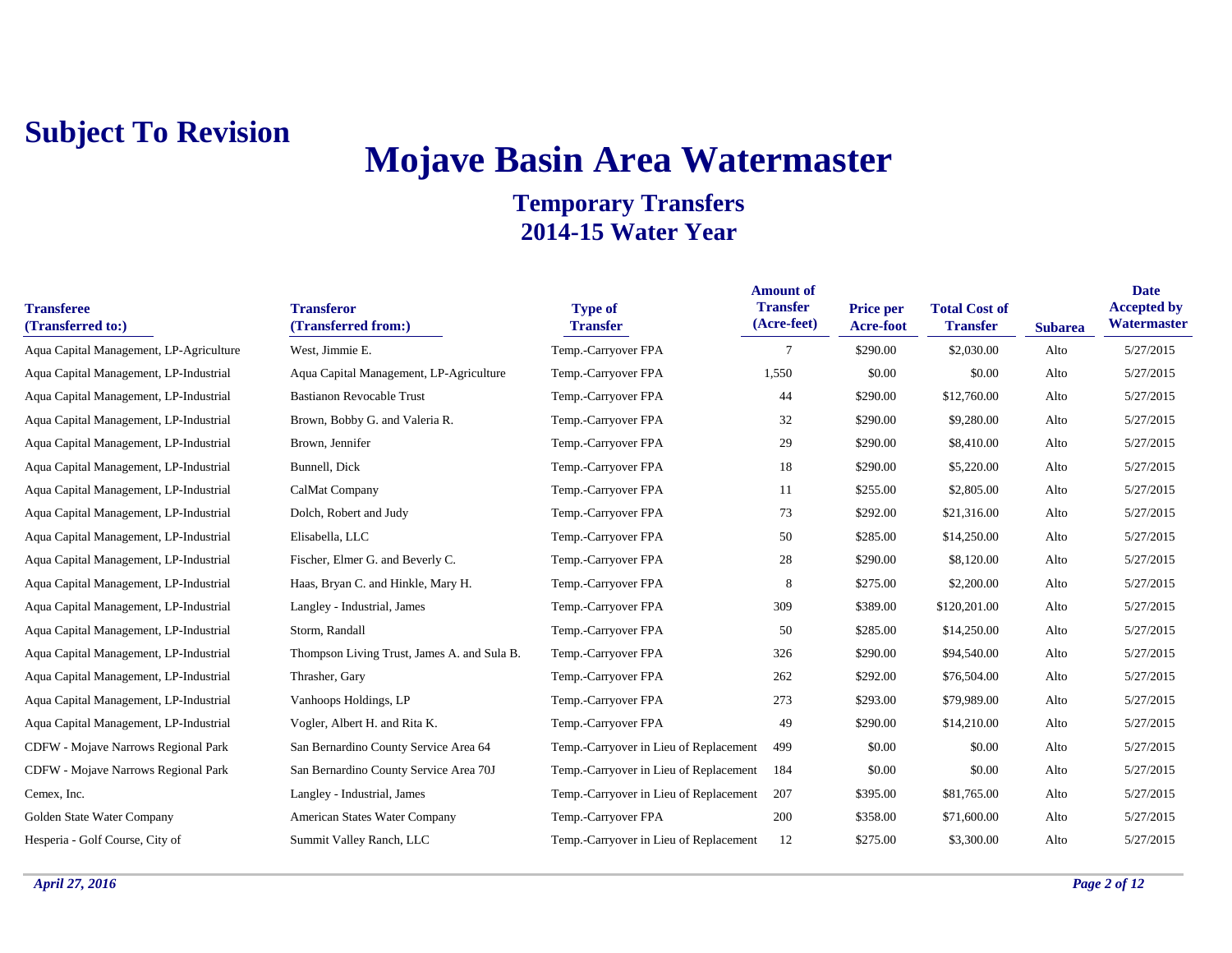## **Mojave Basin Area Watermaster**

| <b>Transferee</b><br>(Transferred to:) | <b>Transferor</b><br>(Transferred from:)    | <b>Type of</b><br><b>Transfer</b>            | <b>Amount of</b><br><b>Transfer</b><br>(Acre-feet) | Price per<br>Acre-foot | <b>Total Cost of</b><br><b>Transfer</b> | <b>Subarea</b> | <b>Date</b><br><b>Accepted by</b><br>Watermaster |
|----------------------------------------|---------------------------------------------|----------------------------------------------|----------------------------------------------------|------------------------|-----------------------------------------|----------------|--------------------------------------------------|
| Hesperia Water District                | American States Water Company               | Temp.-Carryover in Lieu of Replacement 200   |                                                    | \$358.00               | \$71,600.00                             | Alto           | 5/27/2015                                        |
| Hesperia Water District                | Hesperia, City of                           | Temp.-Carryover in Lieu of Replacement 3,742 |                                                    | \$403.00               | \$1,508,026.00                          | Alto           | 5/27/2015                                        |
| Hesperia Water District                | <b>Jess Ranch Water Company</b>             | Temp.-Carryover in Lieu of Replacement 1,085 |                                                    | \$403.20               | \$437,472.00                            | Alto           | 5/27/2015                                        |
| Hesperia Water District                | Lake Arrowhead Community Services District  | Temp.-Carryover in Lieu of Replacement 527   |                                                    | \$272.00               | \$143,344.00                            | Alto           | 5/27/2015                                        |
| Hesperia Water District                | Summit Valley Ranch, LLC                    | Temp.-Carryover in Lieu of Replacement       | 24                                                 | \$275.00               | \$6,600.00                              | Alto           | 5/27/2015                                        |
| Johnson, Carlean                       | Luckey, Manley J.                           | Temp.-FPA                                    | 9                                                  | \$0.00                 | \$0.00                                  | Alto           | 5/27/2015                                        |
| Langley - Industrial, James            | Hi-Grade Materials Company                  | Temp.-Carryover FPA                          | 17                                                 | \$370.00               | \$6,290.00                              | Alto           | 5/27/2015                                        |
| Langley - Industrial, James            | Riverside Cement Company - Oro Grande Plant | Temp.-Carryover FPA                          | 1,346                                              | \$375.00               | \$504,750.00                            | Alto           | 5/27/2015                                        |
| Langley, James                         | Johnston, Harriet and Johnston, Lawrence W. | Temp.-Carryover FPA                          | 32                                                 | \$285.00               | \$9,120.00                              | Alto           | 5/27/2015                                        |
| Langley, James                         | Johnston, Harriet and Johnston, Lawrence W. | Temp.-Carryover FPA                          | 28                                                 | \$270.00               | \$7,560.00                              | Alto           | 5/27/2015                                        |
| Langley, James                         | Johnston, Harriet and Johnston, Lawrence W. | Temp.-Carryover FPA                          | 36                                                 | \$265.00               | \$9,540.00                              | Alto           | 5/27/2015                                        |
| Langley, James                         | Kemper Campbell Ranch                       | Temp.-Carryover FPA                          | 174                                                | \$280.00               | \$48,720.00                             | Alto           | 5/27/2015                                        |
| Langley, James                         | Riverside Cement Company - Agriculture      | Temp.-Carryover FPA                          | 515                                                | \$280.00               | \$144,200.00                            | Alto           | 5/27/2015                                        |
| Langley, James                         | Scray, Michelle A. Trust                    | Temp.-Carryover FPA                          | 11                                                 | \$290.00               | \$3,190.00                              | Alto           | 5/27/2015                                        |
| Langley, James                         | Sudmeier, Glenn W.                          | Temp.-Carryover FPA                          | 14                                                 | \$285.00               | \$3,990.00                              | Alto           | 5/27/2015                                        |
| Langley, James                         | Ward, Ken and Barbara                       | Temp.-Carryover FPA                          | 52                                                 | \$290.00               | \$15,080.00                             | Alto           | 5/27/2015                                        |
| Langley, James                         | West, Howard and Suzy                       | Temp.-Carryover FPA                          | 58                                                 | \$290.00               | \$16,820.00                             | Alto           | 5/27/2015                                        |
| Luckey, Manley J.                      | Johnson, Carlean                            | Temp.-Carryover in Lieu of Replacement       | 9                                                  | \$0.00                 | \$0.00                                  | Alto           | 5/27/2015                                        |
| Mariana Ranchos County Water District  | <b>Beinschroth Family Trust</b>             | Temp.-Carryover in Lieu of Replacement       | 63                                                 | \$285.00               | \$17,955.00                             | Alto           | 5/27/2015                                        |
| Nuñez, Luis Segundo                    | Aqua Capital Management, LP-Agriculture     | Temp.-Carryover in Lieu of Replacement       |                                                    | \$305.00               | \$305.00                                | Alto           | 5/27/2015                                        |
| Pham, et al.                           | Aqua Capital Management, LP-Agriculture     | Temp.-Carryover in Lieu of Replacement       | 47                                                 | \$0.00                 | \$0.00                                  | Alto           | 5/27/2015                                        |
| Pham, et al.                           | Langley, James                              | Temp.-Carryover in Lieu of Replacement       |                                                    | \$280.00               | \$280.00                                | Alto           | 5/27/2015                                        |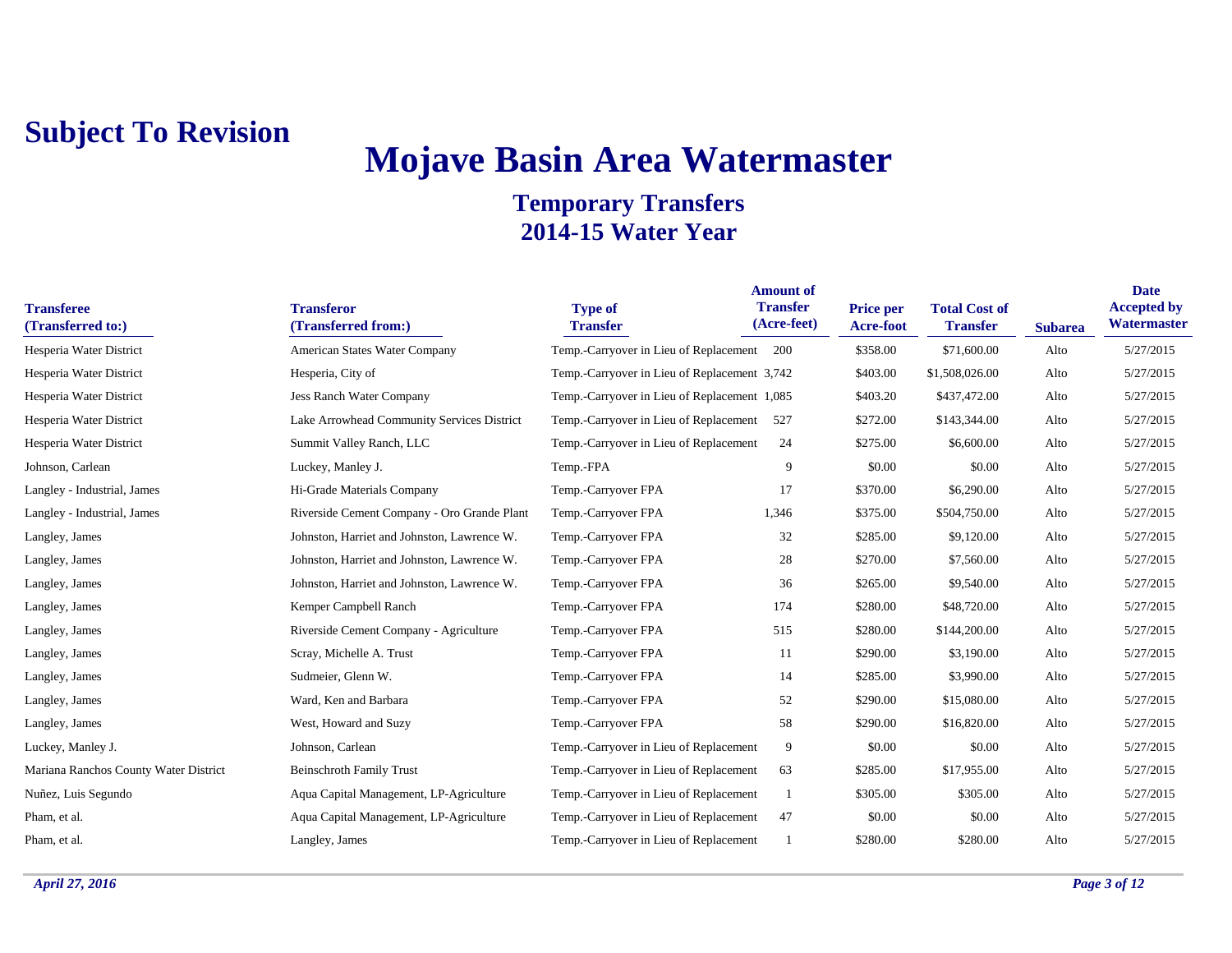## **Mojave Basin Area Watermaster**

| <b>Transferee</b><br>(Transferred to:)                                          | <b>Transferor</b><br>(Transferred from:)   | <b>Type of</b><br><b>Transfer</b>      | <b>Amount of</b><br><b>Transfer</b><br>(Acre-feet) | Price per<br>Acre-foot | <b>Total Cost of</b><br><b>Transfer</b> | <b>Subarea</b> | <b>Date</b><br><b>Accepted by</b><br>Watermaster |
|---------------------------------------------------------------------------------|--------------------------------------------|----------------------------------------|----------------------------------------------------|------------------------|-----------------------------------------|----------------|--------------------------------------------------|
| Rancheritos Mutual Water Company                                                | <b>Beinschroth Family Trust</b>            | Temp.-Carryover in Lieu of Replacement | 16                                                 | \$285.00               | \$4,560.00                              | Alto           | 5/27/2015                                        |
| San Bernardino County - High Desert Detention Faciliass Trust, Newton T.        |                                            | Temp.-Carryover in Lieu of Replacement | 31                                                 | \$300.00               | \$9,300.00                              | Alto           | 5/27/2015                                        |
| San Bernardino County - High Desert Detention Facillarinschroth, A. J.          |                                            | Temp.-Carryover in Lieu of Replacement | 24                                                 | \$285.00               | \$6,840.00                              | Alto           | 5/27/2015                                        |
| San Bernardino County - High Desert Detention Facilitangley - Industrial, James |                                            | Temp.-Carryover FPA                    | 50                                                 | \$395.00               | \$19,750.00                             | Alto           | 5/27/2015                                        |
| San Bernardino County Service Area 64                                           | Ades, John and Devon                       | Temp.-Carryover in Lieu of Replacement | 13                                                 | \$295.00               | \$3,835.00                              | Alto           | 5/27/2015                                        |
| San Bernardino County Service Area 64                                           | American States Water Company              | Temp.-Carryover in Lieu of Replacement | 60                                                 | \$358.00               | \$21,480.00                             | Alto           | 5/27/2015                                        |
| San Bernardino County Service Area 64                                           | Bass Trust, Newton T.                      | Temp.-Carryover FPA                    | 190                                                | \$300.00               | \$57,000.00                             | Alto           | 5/27/2015                                        |
| San Bernardino County Service Area 64                                           | Bass Trust, Newton T.                      | Temp.-Carryover in Lieu of Replacement | $\overline{4}$                                     | \$300.00               | \$1,200.00                              | Alto           | 5/27/2015                                        |
| San Bernardino County Service Area 64                                           | <b>CDFW</b> - Mojave Narrows Regional Park | Temp.-FPA                              | 499                                                | \$0.00                 | \$0.00                                  | Alto           | 5/27/2015                                        |
| San Bernardino County Service Area 64                                           | Langley - Industrial, James                | Temp.-Carryover FPA                    | 489                                                | \$395.00               | \$193,155.00                            | Alto           | 5/27/2015                                        |
| San Bernardino County Service Area 64                                           | San Bernardino County Service Area 42      | Temp.-Carryover in Lieu of Replacement | 96                                                 | \$370.00               | \$35,520.00                             | Alto           | 5/27/2015                                        |
| San Bernardino County Service Area 70J                                          | Ades, John and Devon                       | Temp.-Carryover in Lieu of Replacement | 12                                                 | \$295.00               | \$3,540.00                              | Alto           | 5/27/2015                                        |
| San Bernardino County Service Area 70J                                          | American States Water Company              | Temp.-Carryover in Lieu of Replacement | 140                                                | \$358.00               | \$50,120.00                             | Alto           | 5/27/2015                                        |
| San Bernardino County Service Area 70J                                          | Bass Trust, Newton T.                      | Temp.-Carryover in Lieu of Replacement | 185                                                | \$300.00               | \$55,500.00                             | Alto           | 5/27/2015                                        |
| San Bernardino County Service Area 70J                                          | CDFW - Mojave Narrows Regional Park        | Temp.-FPA                              | 184                                                | \$0.00                 | \$0.00                                  | Alto           | 5/27/2015                                        |
| San Bernardino County Service Area 70J                                          | Langley, James                             | Temp.-Carryover FPA                    | 132                                                | \$295.00               | \$38,940.00                             | Alto           | 5/27/2015                                        |
| San Bernardino County Service Area 70J                                          | Langley, James                             | Temp.-Carryover FPA                    | 113                                                | \$300.00               | \$33,900.00                             | Alto           | 5/27/2015                                        |
| San Bernardino County Service Area 70J                                          | Low, Dean                                  | Temp.-Carryover in Lieu of Replacement | 160                                                | \$300.00               | \$48,000.00                             | Alto           | 5/27/2015                                        |
| San Bernardino County Service Area 70J                                          | San Bernardino County Service Area 42      | Temp.-Carryover in Lieu of Replacement | 96                                                 | \$370.00               | \$35,520.00                             | Alto           | 5/27/2015                                        |
| San Bernardino County Service Area 70J                                          | <b>Wyatt Family Trust</b>                  | Temp.-Carryover in Lieu of Replacement | 56                                                 | \$295.00               | \$16,520.00                             | Alto           | 5/27/2015                                        |
| Spring Valley Lake Association                                                  | Aqua Capital Management, LP-Industrial     | Temp.-Carryover in Lieu of Replacement | 568                                                | \$403.00               | \$228,904.00                            | Alto           | 5/27/2015                                        |
| Spring Valley Lake Country Club                                                 | Langley, James                             | Temp.-Carryover in Lieu of Replacement | 155                                                | \$290.00               | \$44,950.00                             | Alto           | 5/27/2015                                        |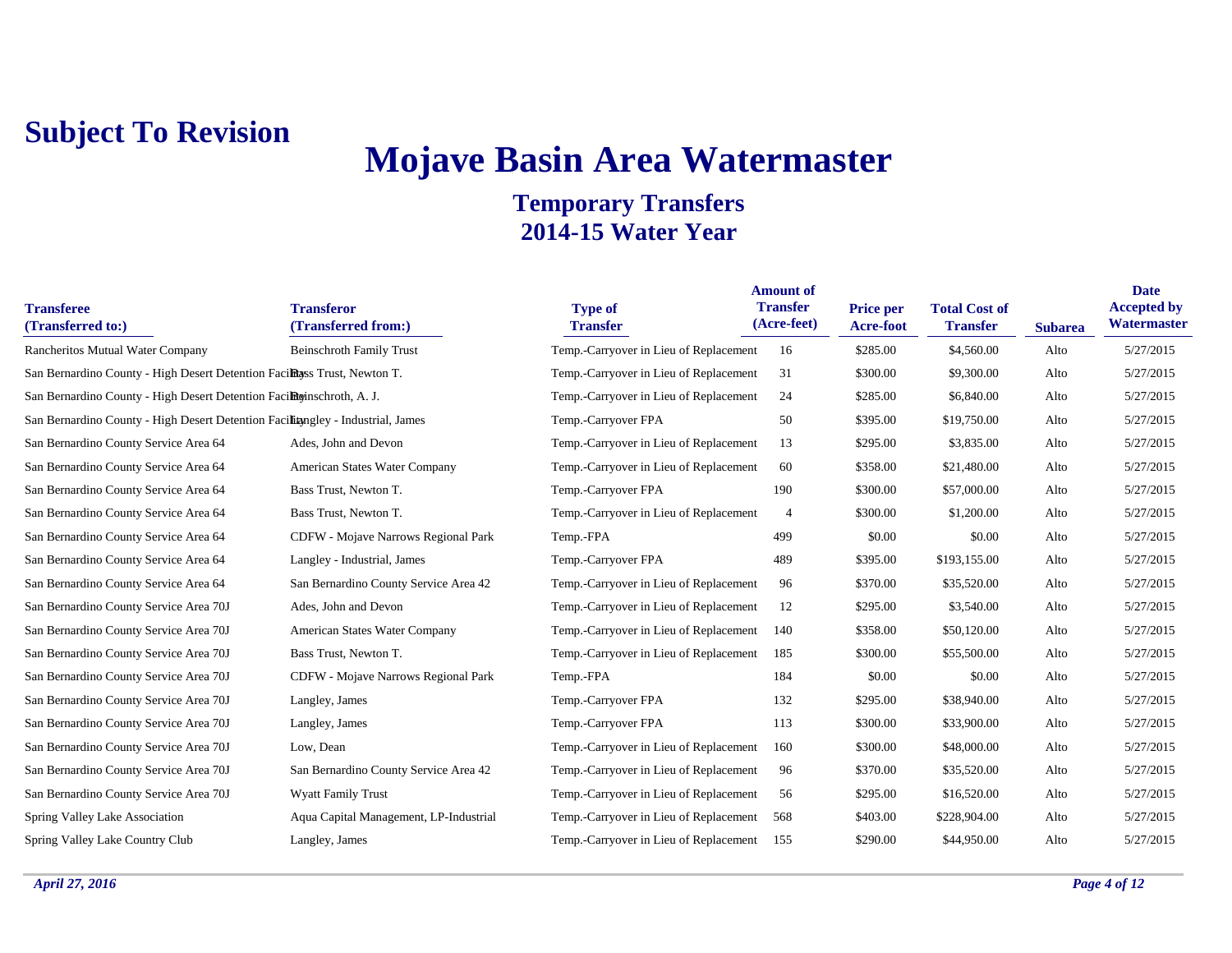## **Mojave Basin Area Watermaster**

| <b>Transferee</b><br>(Transferred to:)   | <b>Transferor</b><br>(Transferred from:) | <b>Type of</b><br><b>Transfer</b>      | <b>Amount of</b><br><b>Transfer</b><br>(Acre-feet) | <b>Price per</b><br>Acre-foot | <b>Total Cost of</b><br><b>Transfer</b> | <b>Subarea</b> | <b>Date</b><br><b>Accepted by</b><br>Watermaster |
|------------------------------------------|------------------------------------------|----------------------------------------|----------------------------------------------------|-------------------------------|-----------------------------------------|----------------|--------------------------------------------------|
| <b>Summers Family Trust</b>              | Frazier, et al.                          | Temp.-Carryover in Lieu of Replacement | 21                                                 | \$0.00                        | \$0.00                                  | Alto           | 5/27/2015                                        |
| Thunderbird County Water District        | <b>Beinschroth Family Trust</b>          | Temp.-Carryover in Lieu of Replacement | 51                                                 | \$285.00                      | \$14,535.00                             | Alto           | 5/27/2015                                        |
| Victor Valley Community College District | <b>Beinschroth Family Trust</b>          | Temp.-Carryover in Lieu of Replacement | 367                                                | \$285.00                      | \$104,595.00                            | Alto           | 5/27/2015                                        |
| Victor Valley Community College District | Beinschroth, A. J.                       | Temp.-Carryover in Lieu of Replacement | 18                                                 | \$285.00                      | \$5,130.00                              | Alto           | 5/27/2015                                        |
| Victor Valley Memorial Park              | Langley, James                           | Temp.-Carryover in Lieu of Replacement | 75                                                 | \$295.00                      | \$22,125.00                             | Alto           | 5/27/2015                                        |
| Helendale Community Services District    | Harrison, Connie and Harold              | Carryover - Included with BAP          | 4                                                  |                               |                                         | Alto           | 7/22/2015                                        |
| Jamboree Housing Corporation             | <b>Hamilton Family Trust</b>             | Temp.-Carryover FPA                    | 69                                                 | \$270.00                      | \$18,630.00                             | Alto           | 7/22/2015                                        |
| <b>Silver Lakes Association</b>          | Helendale Community Services District    | Temp.-Carryover FPA                    | 496                                                | \$403.20                      | \$199,987.20                            | Alto           | 7/22/2015                                        |
| Abbott, Carron                           | <b>Abbott Family Trust</b>               | Carryover - Included with BAP          | 12                                                 |                               |                                         | Alto           | 9/23/2015                                        |
| Adelanto, City Of                        | Aqua Capital Management, LP-Industrial   | Temp.-Carryover FPA                    | 299                                                | \$399.00                      | \$119,301.00                            | Alto           | 9/23/2015                                        |
| Apple Valley Ranchos Water Company       | Apple Valley, Town Of                    | Temp.-Carryover FPA                    | 420                                                | \$0.00                        | \$0.00                                  | Alto           | 9/23/2015                                        |
| Apple Valley Ranchos Water Company       | Apple Valley, Town Of                    | Temp.-FPA                              | 63                                                 | \$0.00                        | \$0.00                                  | Alto           | 9/23/2015                                        |
| Aqua Capital Management, LP-Industrial   | LHC Alligator, LLC                       | Temp.-Carryover FPA                    | 399                                                | \$285.00                      | \$113,715.00                            | Alto           | 9/23/2015                                        |
| Cunningham, Jerry                        | <b>Abbott Family Trust</b>               | Carryover - Included with BAP          | 25                                                 |                               |                                         | Alto           | 9/23/2015                                        |
| Hesperia Water District                  | Abbott, Carron                           | Temp.-Carryover FPA                    | 12                                                 | \$272.00                      | \$3,264.00                              | Alto           | 9/23/2015                                        |
| Hesperia Water District                  | Cunningham, Jerry                        | Temp.-Carryover FPA                    | 25                                                 | \$272.00                      | \$6,800.00                              | Alto           | 9/23/2015                                        |
| Hesperia Water District                  | Hunt, Connie                             | Temp.-Carryover FPA                    | 52                                                 | \$272.00                      | \$14,144.00                             | Alto           | 9/23/2015                                        |
| Hesperia Water District                  | Johnson, Ronald                          | Temp.-Carryover FPA                    | 25                                                 | \$278.00                      | \$6,950.00                              | Alto           | 9/23/2015                                        |
| Hesperia Water District                  | McKinney, Paula                          | Temp.-Carryover FPA                    | 25                                                 | \$272.00                      | \$6,800.00                              | Alto           | 9/23/2015                                        |
| Hesperia Water District                  | MLH, LLC                                 | Temp.-Carryover FPA                    | 11                                                 | \$270.00                      | \$2,970.00                              | Alto           | 9/23/2015                                        |
| Hesperia Water District                  | Polich, Lee and Donna                    | Temp.-Carryover FPA                    | 52                                                 | \$275.00                      | \$14,300.00                             | Alto           | 9/23/2015                                        |
| Hunt, Connie                             | <b>Abbott Family Trust</b>               | Carryover - Included with BAP          | 52                                                 |                               |                                         | Alto           | 9/23/2015                                        |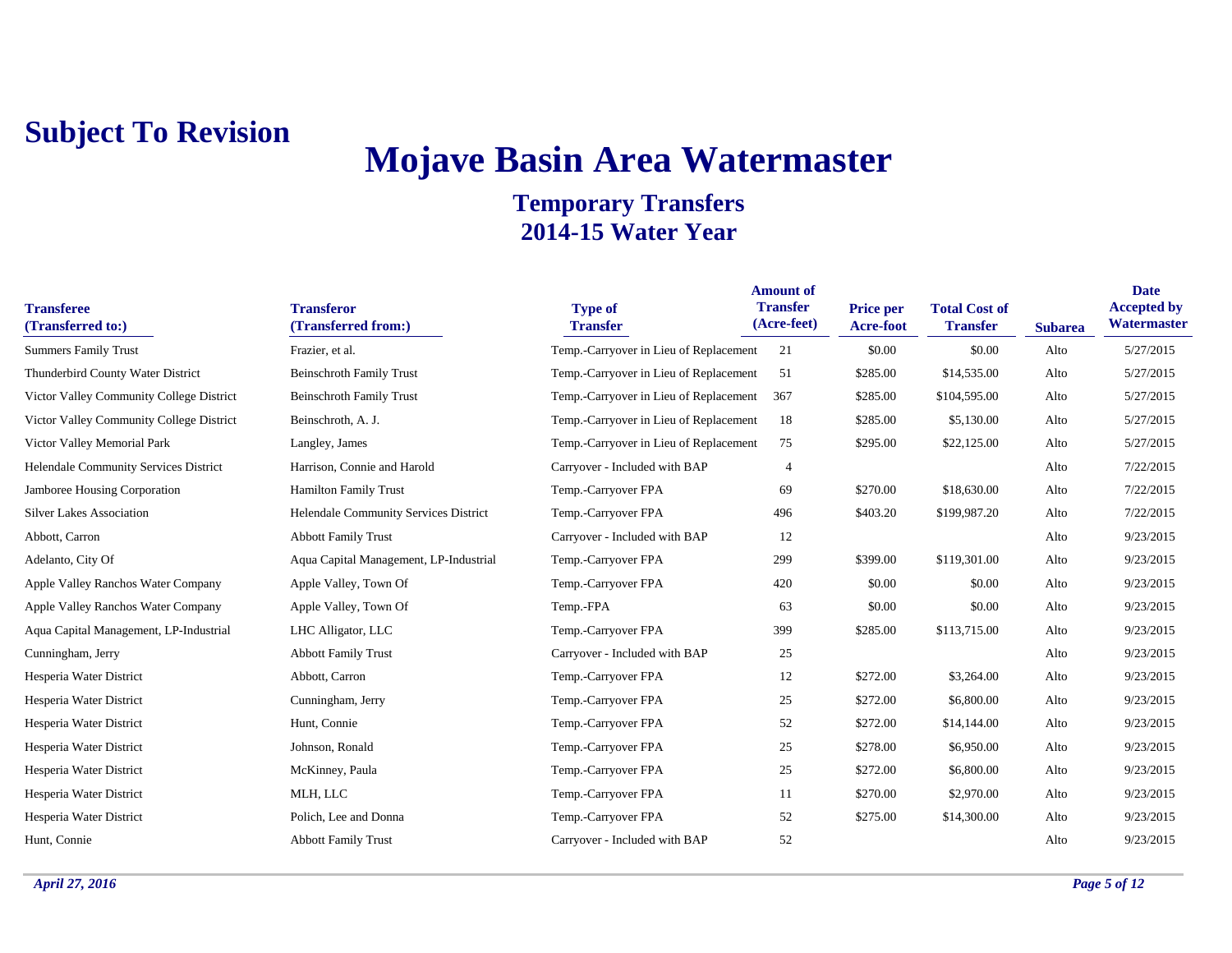## **Mojave Basin Area Watermaster**

| <b>Transferee</b><br>(Transferred to:) | <b>Transferor</b><br>(Transferred from:) | <b>Type of</b><br><b>Transfer</b> | <b>Amount of</b><br><b>Transfer</b><br>(Acre-feet) | <b>Price per</b><br><b>Acre-foot</b> | <b>Total Cost of</b><br><b>Transfer</b> | <b>Subarea</b> | <b>Date</b><br><b>Accepted by</b><br>Watermaster |
|----------------------------------------|------------------------------------------|-----------------------------------|----------------------------------------------------|--------------------------------------|-----------------------------------------|----------------|--------------------------------------------------|
| McKinney, Paula                        | <b>Abbott Family Trust</b>               | Carryover - Included with BAP     | 25                                                 |                                      |                                         | Alto           | 9/23/2015                                        |
| San Bernardino County Service Area 64  | Langley - Industrial, James              | Temp.-Carryover FPA               | 92                                                 | \$390.00                             | \$35,880.00                             | Alto           | 9/23/2015                                        |
| San Bernardino County Service Area 64  | Langley, James                           | Temp.-Carryover FPA               | 74                                                 | \$290.00                             | \$21,460.00                             | Alto           | 9/23/2015                                        |
| San Bernardino County Service Area 70J | Langley - Industrial, James              | Temp.-Carryover FPA               | 216                                                | \$390.00                             | \$84,240.00                             | Alto           | 9/23/2015                                        |
| San Bernardino County Service Area 70J | Langley, James                           | Temp.-Carryover FPA               | 174                                                | \$290.00                             | \$50,460.00                             | Alto           | 9/23/2015                                        |
| <b>Silver Lakes Association</b>        | Holway Jeffrey R and Patricia Gage       | Temp.-Carryover FPA               |                                                    | \$265.00                             | \$1,855.00                              | Alto           | 9/23/2015                                        |
| <b>Silver Lakes Association</b>        | Holway, Jeffrey R                        | Temp.-Carryover FPA               | 9                                                  | \$265.00                             | \$2,385.00                              | Alto           | 9/23/2015                                        |
| Spring Valley Lake Country Club        | Langley, James                           | Temp.-Carryover FPA               | 200                                                | \$290.00                             | \$58,000.00                             | Alto           | 9/23/2015                                        |
|                                        |                                          | Alto Subtotal (118)               | 26,481                                             |                                      | \$7,920,546.20                          |                |                                                  |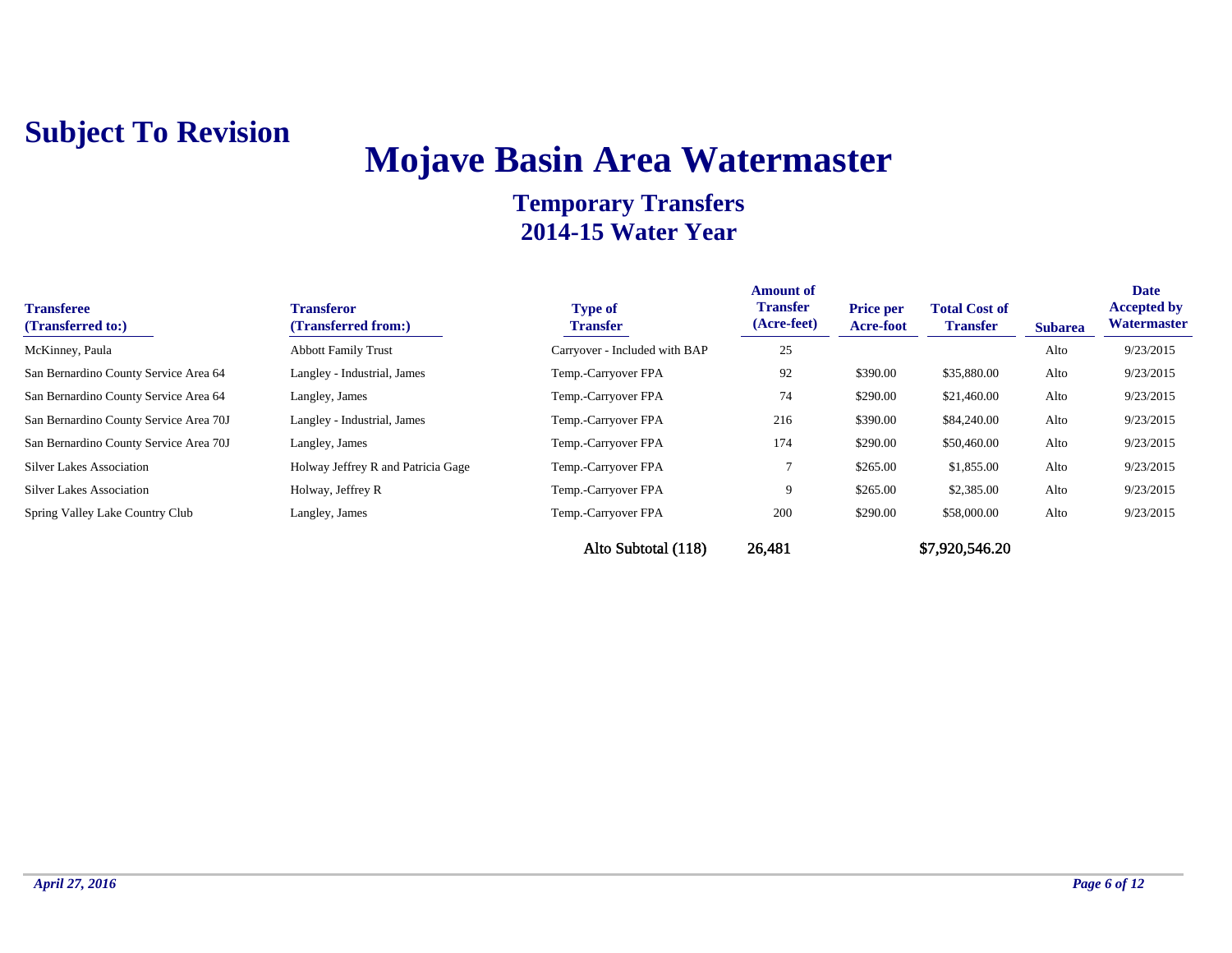## **Mojave Basin Area Watermaster**

| <b>Transferee</b><br>(Transferred to:)    | <b>Transferor</b><br>(Transferred from:)    | <b>Type of</b><br><b>Transfer</b>      | <b>Amount of</b><br><b>Transfer</b><br>(Acre-feet) | <b>Price per</b><br>Acre-foot | <b>Total Cost of</b><br><b>Transfer</b> | <b>Subarea</b> | <b>Date</b><br><b>Accepted by</b><br>Watermaster |
|-------------------------------------------|---------------------------------------------|----------------------------------------|----------------------------------------------------|-------------------------------|-----------------------------------------|----------------|--------------------------------------------------|
| Kim, Joon Ho and Mal Boon Revocable Trust | Aqua Capital Management, LP                 | Temp.-FPA                              | 504                                                | \$25.00                       | \$12,600.00                             | Baja           | 10/22/2014                                       |
| De Jong Family Trust                      | Weidknecht, Arthur J. and Peggy A.          | Carryover - Included with BAP          | 10                                                 |                               |                                         | Baja           | 2/25/2015                                        |
| De Jong Family Trust                      | Rieger Family Trust, Walter M.              | Carryover - Included with BAP          | 36                                                 |                               |                                         | Baja           | 3/25/2015                                        |
| Aqua Capital Management, LP               | New Springs Limited Partnership             | Temp.-Carryover FPA                    | 471                                                | \$10.00                       | \$4,710.00                              | Baja           | 5/27/2015                                        |
| Calico Lakes Homeowners Association       | Aqua Capital Management, LP                 | Temp.-Carryover in Lieu of Replacement | 34                                                 | \$20.00                       | \$680.00                                | Baja           | 5/27/2015                                        |
| CF Properties, LLC                        | Hilarides 1998 Revocable Family Trust       | Temp.-Carryover FPA                    | 160                                                | \$20.00                       | \$3,200.00                              | Baja           | 5/27/2015                                        |
| CF Properties, LLC                        | Morris Trust, Julia V.                      | Temp.-Carryover FPA                    | 173                                                | \$10.00                       | \$1,730.00                              | Baja           | 5/27/2015                                        |
| Cheyenne Lake, Inc.                       | GenOn Energy, Inc.                          | Temp.-Carryover FPA                    | 55                                                 | \$22.50                       | \$1,237.50                              | Baja           | 5/27/2015                                        |
| Crystal Lakes Property Owners Association | GenOn Energy, Inc.                          | Temp.-Carryover FPA                    | 300                                                | \$22.50                       | \$6,750.00                              | Baja           | 5/27/2015                                        |
| Irvin, Bertrand W.                        | Jackson, James N. Jr Revocable Living Trust | Temp.-Carryover FPA                    | 20                                                 | \$0.00                        | \$0.00                                  | Baja           | 5/27/2015                                        |
| Lake Jodie Property Owners Association    | Aqua Capital Management, LP                 | Temp.-Carryover in Lieu of Replacement | 108                                                | \$25.00                       | \$2,700.00                              | Baja           | 5/27/2015                                        |
| Lake Jodie Property Owners Association    | GenOn Energy, Inc.                          | Temp.-Carryover FPA                    | 160                                                | \$22.50                       | \$3,600.00                              | Baja           | 5/27/2015                                        |
| Lake Jodie Property Owners Association    | Hass, Pauline L.                            | Temp.-Carryover in Lieu of Replacement | 20                                                 | \$25.00                       | \$500.00                                | Baja           | 5/27/2015                                        |
| Lake Jodie Property Owners Association    | Johnson, James R. and Ellen                 | Temp.-Carryover in Lieu of Replacement | 113                                                | \$22.00                       | \$2,486.00                              | Baja           | 5/27/2015                                        |
| Lake Jodie Property Owners Association    | Murphy, Jean                                | Temp.-Carryover in Lieu of Replacement | 10                                                 | \$25.00                       | \$250.00                                | Baja           | 5/27/2015                                        |
| O. F. D. L., Inc.                         | GenOn Energy, Inc.                          | Temp.-Carryover FPA                    | 85                                                 | \$22.50                       | \$1,912.50                              | Baja           | 5/27/2015                                        |
| O. F. D. L., Inc.                         | GenOn Energy, Inc.                          | Temp.-Carryover in Lieu of Replacement | 97                                                 | \$22.50                       | \$2,182.50                              | Baja           | 5/27/2015                                        |
| Security Paving Company, Inc.             | Aqua Capital Management, LP                 | Temp.-Carryover in Lieu of Replacement | 30                                                 | \$30.00                       | \$900.00                                | Baja           | 5/27/2015                                        |
| St. Antony Coptic Orthodox Monastery      | Aqua Capital Management, LP                 | Temp.-Carryover in Lieu of Replacement | 166                                                | \$25.00                       | \$4,150.00                              | Baja           | 5/27/2015                                        |
| Sundown Lakes, Inc.                       | GenOn Energy, Inc.                          | Temp.-Carryover FPA                    | 38                                                 | \$22.50                       | \$855.00                                | Baja           | 5/27/2015                                        |
| Sundown Lakes, Inc.                       | GenOn Energy, Inc.                          | Temp.-Carryover in Lieu of Replacement | 38                                                 | \$22.50                       | \$855.00                                | Baja           | 5/27/2015                                        |
| Sunray Energy, Inc.                       | GenOn Energy, Inc.                          | Temp.-Carryover FPA                    | 140                                                | \$0.00                        | \$0.00                                  | Baja           | 5/27/2015                                        |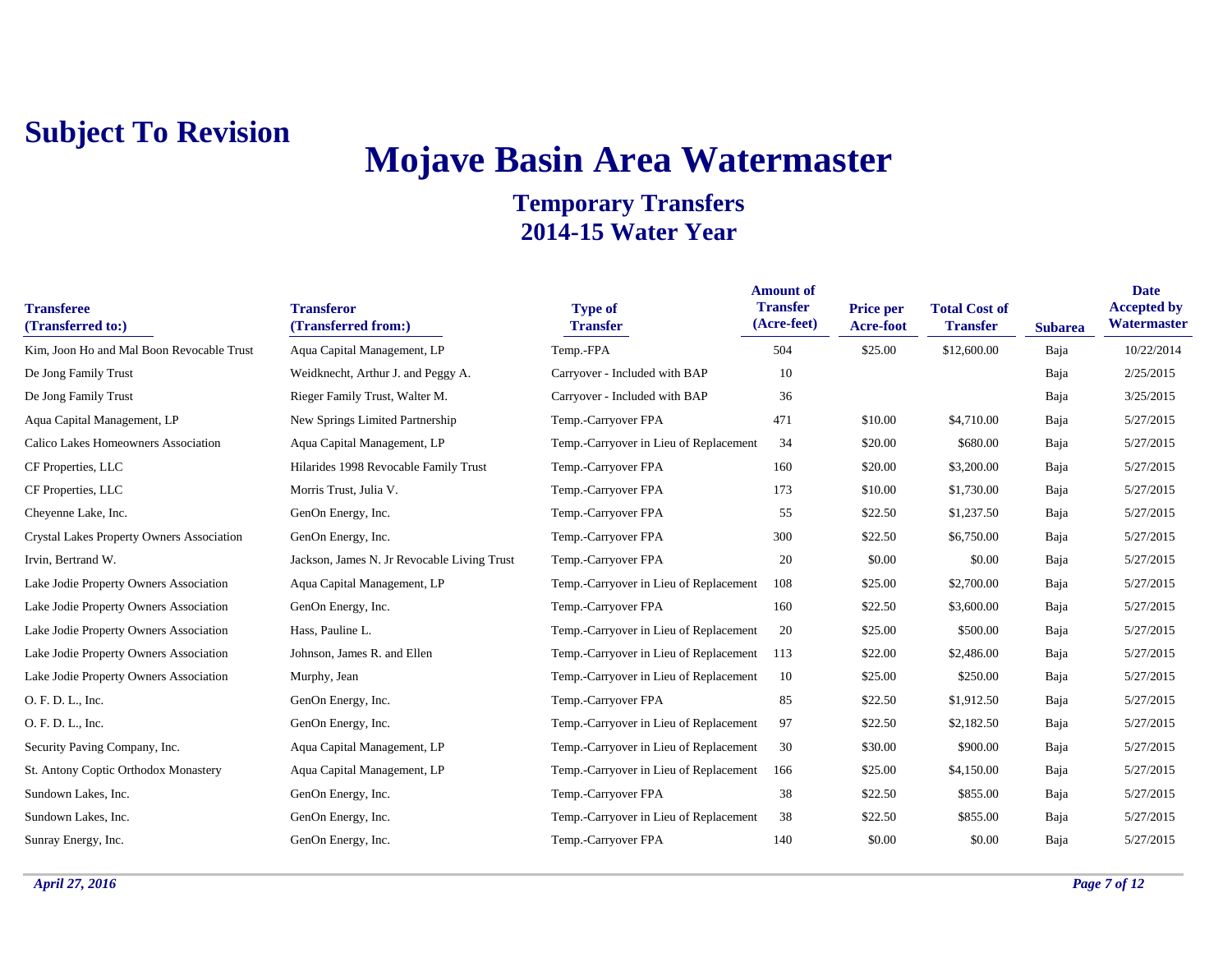## **Mojave Basin Area Watermaster**

| <b>Transferee</b><br>(Transferred to:)    | <b>Transferor</b><br>(Transferred from:) | <b>Type of</b><br><b>Transfer</b>      | <b>Amount of</b><br><b>Transfer</b><br>(Acre-feet) | <b>Price per</b><br>Acre-foot | <b>Total Cost of</b><br><b>Transfer</b> | <b>Subarea</b> | <b>Date</b><br><b>Accepted by</b><br>Watermaster |
|-------------------------------------------|------------------------------------------|----------------------------------------|----------------------------------------------------|-------------------------------|-----------------------------------------|----------------|--------------------------------------------------|
| Van Bastelaar, Alphonse                   | Aqua Capital Management, LP              | Temp.-Carryover in Lieu of Replacement | 41                                                 | \$25.00                       | \$1,025.00                              | Baja           | 5/27/2015                                        |
| Wet Set, Inc.                             | Aqua Capital Management, LP              | Temp.-Carryover in Lieu of Replacement | 92                                                 | \$15.00                       | \$1,380.00                              | Baja           | 5/27/2015                                        |
| WLSR, Inc.                                | GenOn Energy, Inc.                       | Temp.-Carryover FPA                    | 39                                                 | \$22.50                       | \$877.50                                | Baja           | 5/27/2015                                        |
| WLSR, Inc.                                | GenOn Energy, Inc.                       | Temp.-Carryover in Lieu of Replacement | 39                                                 | \$22.50                       | \$877.50                                | Baja           | 5/27/2015                                        |
| De Jong Family Trust                      | Western Horizon Associates, Inc.         | Temp.-Carryover FPA                    | 200                                                | \$25.00                       | \$5,000.00                              | Baja           | 7/22/2015                                        |
| Kim, Joon Ho and Mal Boon Revocable Trust | Western Horizon Associates, Inc.         | Temp.-Carryover FPA                    | 200                                                | \$25.00                       | \$5,000.00                              | Baja           | 7/22/2015                                        |
| Apple Valley Ranchos Water Company        | Yermo Water Company                      | Carryover - Included with BAP          | 261                                                |                               |                                         | Baja           | 9/23/2015                                        |
| Aqua Capital Management, LP               | New Springs Limited Partnership          | Temp.-Carryover FPA                    | 166                                                | \$10.00                       | \$1,660.00                              | Baja           | 9/23/2015                                        |
| Archibek, Eric                            | Tsui, Richard                            | Temp.-FPA                              | 260                                                | \$0.00                        | \$0.00                                  | Baja           | 9/23/2015                                        |
| Archibek, Eric                            | Tsui, Richard                            | Temp.-Carryover FPA                    | 272                                                | \$0.00                        | \$0.00                                  | Baja           | 9/23/2015                                        |
| Gabrych, Eugene                           | Hutchison Trust, William O.              | Temp.-Carryover FPA                    | 200                                                | \$15.00                       | \$3,000.00                              | Baja           | 9/23/2015                                        |
| Kasner Family Limited Partnership         | Archibek, Eric                           | Temp.-FPA                              | 260                                                | \$0.00                        | \$0.00                                  | Baja           | 9/23/2015                                        |
| Kasner Family Limited Partnership         | Archibek, Eric                           | Temp.-Carryover FPA                    | 272                                                | \$0.00                        | \$0.00                                  | Baja           | 9/23/2015                                        |
| Kasner, Robert                            | GenOn Energy, Inc.                       | Temp.-Carryover FPA                    | 925                                                | \$22.50                       | \$20,812.50                             | Baja           | 9/23/2015                                        |
| McDonnell, Jeffrey P. and Michael F.      | Bedingfield, Lyndell and Charlene        | Carryover - Included with BAP          | 33                                                 | \$0.00                        | \$0.00                                  | Baja           | 9/23/2015                                        |
| O. F. D. L., Inc.                         | McDonnell, Jeffrey P. and Michael F.     | Carryover - Included with BAP          | 33                                                 |                               |                                         | Baja           | 9/23/2015                                        |
| St. Antony Coptic Orthodox Monastery      | Aqua Capital Management, LP              | Temp.-Carryover FPA                    | 166                                                | \$25.00                       | \$4,150.00                              | Baja           | 9/23/2015                                        |
| Wet Set, Inc.                             | Dolores M. Bender Trust                  | Carryover - Included with BAP          | 35                                                 |                               |                                         | Baja           | 9/23/2015                                        |
|                                           |                                          | Baia Subtotal (40)                     | 6,262                                              |                               | \$95,081.00                             |                |                                                  |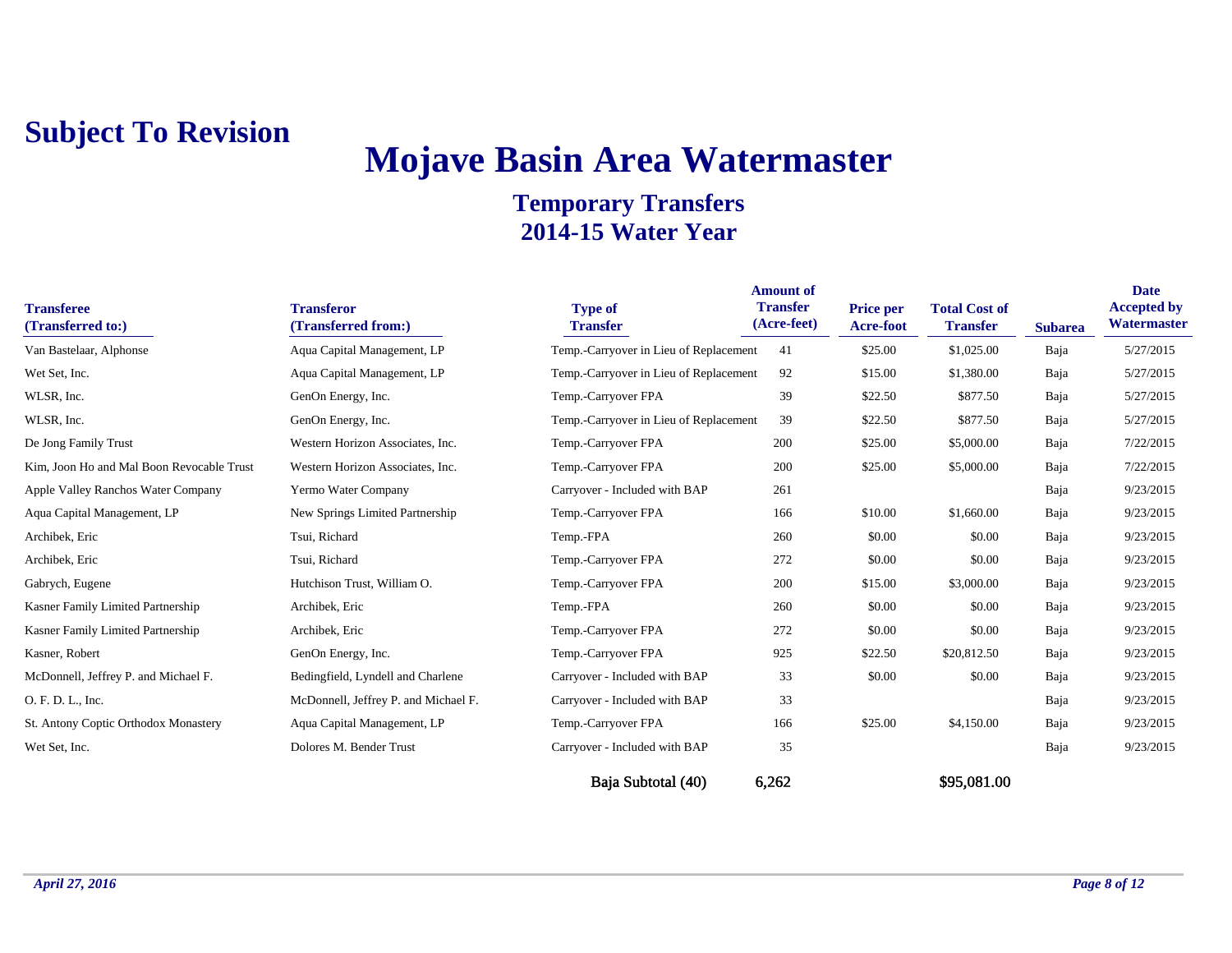# **Mojave Basin Area Watermaster**

| <b>Transferee</b><br>(Transferred to:)      | <b>Transferor</b><br>(Transferred from:)   | <b>Type of</b><br><b>Transfer</b> | <b>Amount of</b><br><b>Transfer</b><br>(Acre-feet) | Price per<br>Acre-foot | <b>Total Cost of</b><br><b>Transfer</b> | <b>Subarea</b> | <b>Date</b><br><b>Accepted by</b><br>Watermaster |
|---------------------------------------------|--------------------------------------------|-----------------------------------|----------------------------------------------------|------------------------|-----------------------------------------|----------------|--------------------------------------------------|
| Adelanto, City Of                           | Aqua Capital Management, LP                | Temp.-Carryover in Lieu of Makeup | 136                                                | \$50.00                | \$6,800.00                              | C/A            | 5/27/2015                                        |
| Agcon, Inc.                                 | Atchison, Topeka, Santa Fe Railway Company | Temp.-Carryover in Lieu of Makeup | 7                                                  | \$45.00                | \$315.00                                | C/A            | 5/27/2015                                        |
| Agcon, Inc.                                 | Western Development and Storage, LLC       | Temp.-Carryover in Lieu of Makeup | 5                                                  | \$45.00                | \$225.00                                | C/A            | 5/27/2015                                        |
| Apple Valley Foothill County Water District | Apple Valley Heights County Water District | Temp.-Carryover in Lieu of Makeup | 5                                                  | \$70.00                | \$350.00                                | C/A            | 5/27/2015                                        |
| Apple Valley Heights County Water District  | Apple Valley Heights County Water District | Temp.-Carryover in Lieu of Makeup | 4                                                  | \$0.00                 | \$0.00                                  | C/A            | 5/27/2015                                        |
| <b>Apple Valley Ranchos Water Company</b>   | Golden State Water Company                 | Temp.-Carryover in Lieu of Makeup | 272                                                | \$25.00                | \$6,800.00                              | C/A            | 5/27/2015                                        |
| Apple Valley Ranchos Water Company          | Hill Family Trust and Hill's Ranch, Inc.   | Temp.-Carryover in Lieu of Makeup | 272                                                | \$25.00                | \$6,800.00                              | C/A            | 5/27/2015                                        |
| Apple Valley View Mutual Water Company      | Aqua Capital Management, LP                | Temp.-Carryover in Lieu of Makeup | $\overline{c}$                                     | \$50.00                | \$100.00                                | C/A            | 5/27/2015                                        |
| Apple Valley, Town Of                       | Aqua Capital Management, LP                | Temp.-Carryover in Lieu of Makeup | 14                                                 | \$50.00                | \$700.00                                | C/A            | 5/27/2015                                        |
| <b>Beinschroth Family Trust</b>             | Aqua Capital Management, LP                | Temp.-Carryover in Lieu of Makeup | 5                                                  | \$50.00                | \$250.00                                | C/A            | 5/27/2015                                        |
| Beinschroth, A. J.                          | Aqua Capital Management, LP                | Temp.-Carryover in Lieu of Makeup | $\overline{c}$                                     | \$50.00                | \$100.00                                | C/A            | 5/27/2015                                        |
| <b>CDFW</b> - Mojave Narrows Regional Park  | Golden State Water Company                 | Temp.-Carryover in Lieu of Makeup | 66                                                 | \$25.00                | \$1,650.00                              | C/A            | 5/27/2015                                        |
| Cemex, Inc.                                 | Atchison, Topeka, Santa Fe Railway Company | Temp.-Carryover in Lieu of Makeup | 57                                                 | \$45.00                | \$2,565.00                              | C/A            | 5/27/2015                                        |
| Dolch, Robert and Judy                      | Aqua Capital Management, LP                | Temp.-Carryover in Lieu of Makeup |                                                    | \$50.00                | \$50.00                                 | C/A            | 5/27/2015                                        |
| Golden State Water Company                  | Golden State Water Company                 | Temp.-Carryover in Lieu of Makeup | 51                                                 | \$25.00                | \$1,275.00                              | C/A            | 5/27/2015                                        |
| Helendale Community Services District       | Aqua Capital Management, LP                | Temp.-Carryover in Lieu of Makeup | 57                                                 | \$50.00                | \$2,850.00                              | C/A            | 5/27/2015                                        |
| Helendale Community Services District       | Helendale Community Services District      | Temp.-FPA in Lieu of Makeup       | 16                                                 | \$0.00                 | \$0.00                                  | C/A            | 5/27/2015                                        |
| Helendale Community Services District       | Helendale Community Services District      | Temp.-Carryover in Lieu of Makeup | 16                                                 | \$0.00                 | \$0.00                                  | C/A            | 5/27/2015                                        |
| Hesperia - Golf Course, City of             | Golden State Water Company                 | Temp.-Carryover in Lieu of Makeup | 21                                                 | \$25.00                | \$525.00                                | C/A            | 5/27/2015                                        |
| Hesperia Water District                     | Aqua Capital Management, LP                | Temp.-Carryover in Lieu of Makeup | 75                                                 | \$40.00                | \$3,000.00                              | C/A            | 5/27/2015                                        |
| Hesperia Water District                     | Contratto, Ersula                          | Temp.-Carryover in Lieu of Makeup | 75                                                 | \$35.00                | \$2,625.00                              | C/A            | 5/27/2015                                        |
| Hesperia Water District                     | Golden State Water Company                 | Temp.-Carryover in Lieu of Makeup | 186                                                | \$25.00                | \$4,650.00                              | C/A            | 5/27/2015                                        |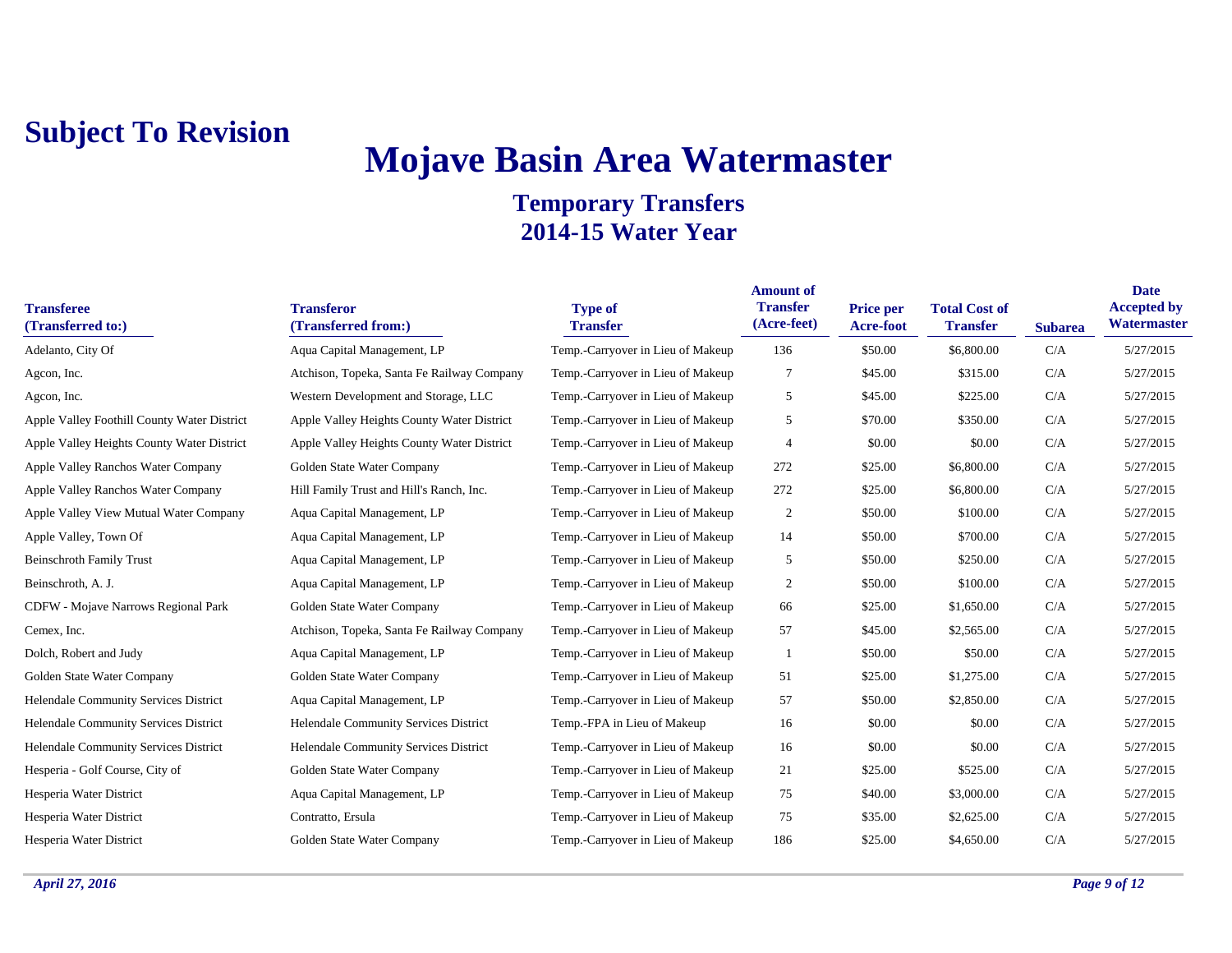## **Mojave Basin Area Watermaster**

| <b>Transferee</b><br>(Transferred to:)         | <b>Transferor</b><br>(Transferred from:)   | <b>Type of</b><br><b>Transfer</b> | <b>Amount of</b><br><b>Transfer</b><br>(Acre-feet) | <b>Price per</b><br>Acre-foot | <b>Total Cost of</b><br><b>Transfer</b> | <b>Subarea</b> | <b>Date</b><br><b>Accepted by</b><br>Watermaster |
|------------------------------------------------|--------------------------------------------|-----------------------------------|----------------------------------------------------|-------------------------------|-----------------------------------------|----------------|--------------------------------------------------|
| Hesperia Water District                        | Kim, Jin S. and Hyun H.                    | Temp.-Carryover in Lieu of Makeup | 95                                                 | \$35.00                       | \$3,325.00                              | C/A            | 5/27/2015                                        |
| Hi-Grade Materials Company                     | Atchison, Topeka, Santa Fe Railway Company | Temp.-Carryover in Lieu of Makeup |                                                    | \$45.00                       | \$45.00                                 | C/A            | 5/27/2015                                        |
| Jess Ranch Water Company                       | Golden State Water Company                 | Temp.-Carryover in Lieu of Makeup | 40                                                 | \$25.00                       | \$1,000.00                              | C/A            | 5/27/2015                                        |
| Jess Ranch Water Company                       | Hill Family Trust and Hill's Ranch, Inc.   | Temp.-Carryover in Lieu of Makeup | 41                                                 | \$25.00                       | \$1,025.00                              | C/A            | 5/27/2015                                        |
| Johnson, Carlean                               | Aqua Capital Management, LP                | Temp.-Carryover in Lieu of Makeup | 2                                                  | \$50.00                       | \$100.00                                | C/A            | 5/27/2015                                        |
| Kemper Campbell Ranch                          | Frates, D. Cole                            | Temp.-Carryover in Lieu of Makeup | 11                                                 | \$45.00                       | \$495.00                                | C/A            | 5/27/2015                                        |
| Luckey, Manley J.                              | Aqua Capital Management, LP                | Temp.-Carryover in Lieu of Makeup | 13                                                 | \$50.00                       | \$650.00                                | C/A            | 5/27/2015                                        |
| Mariana Ranchos County Water District          | <b>Brommer Family Trust</b>                | Temp.-Carryover in Lieu of Makeup | 8                                                  | \$50.00                       | \$400.00                                | C/A            | 5/27/2015                                        |
| McInnis, William S.                            | Apple Valley Heights County Water District | Temp.-Carryover in Lieu of Makeup |                                                    | \$0.00                        | \$0.00                                  | C/A            | 5/27/2015                                        |
| Navajo Mutual Water Company                    | <b>Brommer Family Trust</b>                | Temp.-Carryover in Lieu of Makeup | 2                                                  | \$50.00                       | \$100.00                                | C/A            | 5/27/2015                                        |
| Phelan Piñon Hills Community Services District | Aqua Capital Management, LP                | Temp.-Carryover in Lieu of Makeup | 9                                                  | \$50.00                       | \$450.00                                | C/A            | 5/27/2015                                        |
| Rancheritos Mutual Water Company               | Aqua Capital Management, LP                | Temp.-Carryover in Lieu of Makeup | 6                                                  | \$50.00                       | \$300.00                                | C/A            | 5/27/2015                                        |
| Riverside Cement Company - Oro Grande Plant    | Atchison, Topeka, Santa Fe Railway Company | Temp.-Carryover in Lieu of Makeup | 18                                                 | \$45.00                       | \$810.00                                | C/A            | 5/27/2015                                        |
| San Bernardino County Service Area 42          | Golden State Water Company                 | Temp.-Carryover in Lieu of Makeup | 5                                                  | \$25.00                       | \$125.00                                | C/A            | 5/27/2015                                        |
| San Bernardino County Service Area 64          | Golden State Water Company                 | Temp.-Carryover in Lieu of Makeup | 146                                                | \$25.00                       | \$3,650.00                              | C/A            | 5/27/2015                                        |
| San Bernardino County Service Area 70J         | Golden State Water Company                 | Temp.-Carryover in Lieu of Makeup | 64                                                 | \$25.00                       | \$1,600.00                              | C/A            | 5/27/2015                                        |
| Sapp, Robert D. and Lee, Teresa J.             | Aqua Capital Management, LP                | Temp.-Carryover in Lieu of Makeup | $\overline{1}$                                     | \$50.00                       | \$50.00                                 | C/A            | 5/27/2015                                        |
| <b>Silver Lakes Association</b>                | <b>Brommer Family Trust</b>                | Temp.-Carryover in Lieu of Makeup | 181                                                | \$100.00                      | \$18,100.00                             | C/A            | 5/27/2015                                        |
| Spring Valley Lake Association                 | Aqua Capital Management, LP                | Temp.-Carryover in Lieu of Makeup | 115                                                | \$50.00                       | \$5,750.00                              | C/A            | 5/27/2015                                        |
| Spring Valley Lake Country Club                | Dorrance, David W. and Tamela L.           | Temp.-Carryover in Lieu of Makeup | 16                                                 | \$45.00                       | \$720.00                                | C/A            | 5/27/2015                                        |
| Spring Valley Lake Country Club                | Werner, Andrew J.                          | Temp.-Carryover in Lieu of Makeup | 15                                                 | \$45.00                       | \$675.00                                | C/A            | 5/27/2015                                        |
| Thompson Living Trust, James A. and Sula B.    | Aqua Capital Management, LP                | Temp.-Carryover in Lieu of Makeup |                                                    | \$50.00                       | \$50.00                                 | C/A            | 5/27/2015                                        |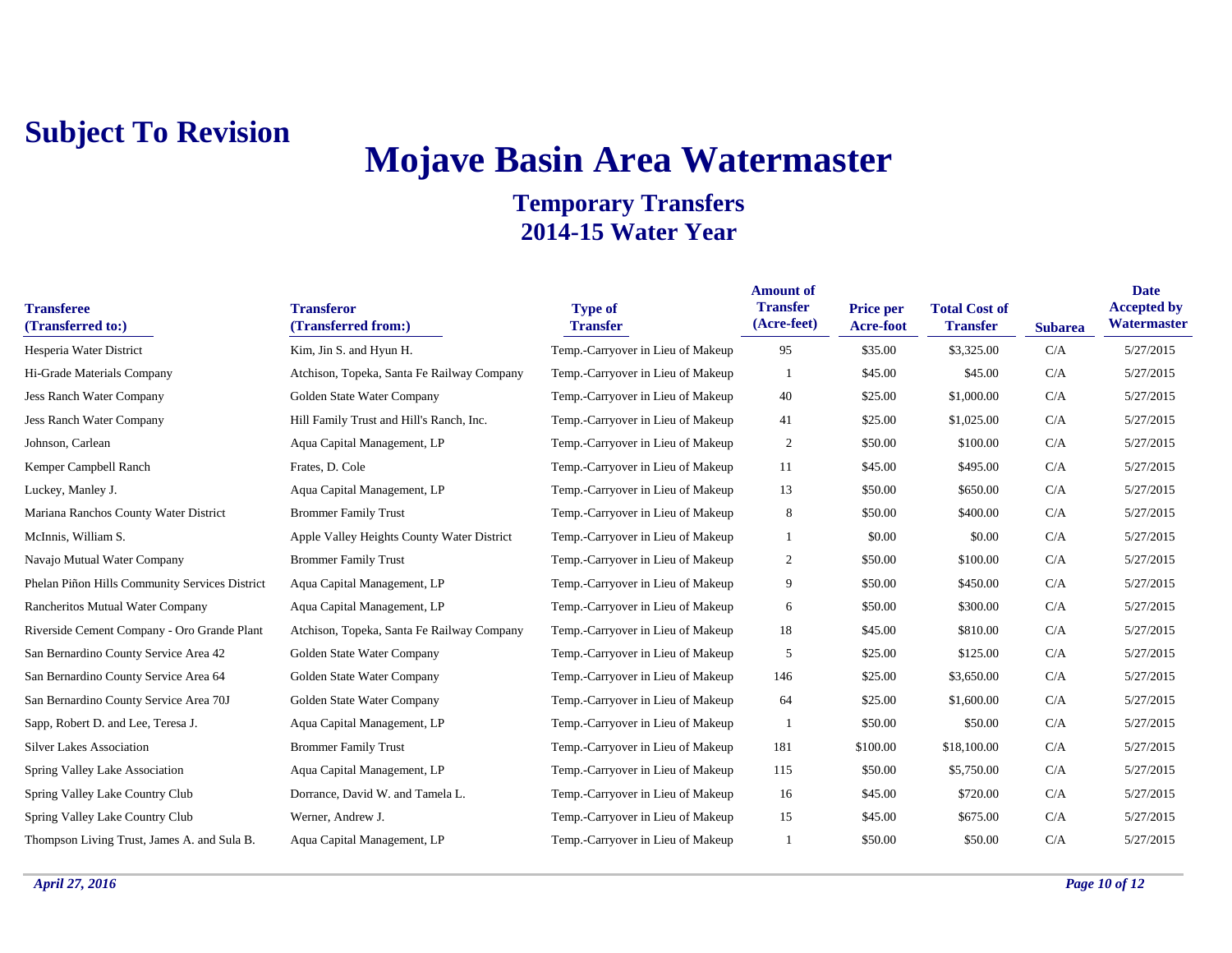## **Mojave Basin Area Watermaster**

| <b>Transferee</b><br>(Transferred to:)   | <b>Transferor</b><br>(Transferred from:)   | <b>Type of</b><br><b>Transfer</b>      | <b>Amount of</b><br><b>Transfer</b><br>(Acre-feet) | <b>Price per</b><br>Acre-foot | <b>Total Cost of</b><br><b>Transfer</b> | <b>Subarea</b> | <b>Date</b><br><b>Accepted by</b><br>Watermaster |
|------------------------------------------|--------------------------------------------|----------------------------------------|----------------------------------------------------|-------------------------------|-----------------------------------------|----------------|--------------------------------------------------|
| Thompson Living Trust, R.L. and R.A.     | Aqua Capital Management, LP                | Temp.-Carryover in Lieu of Makeup      |                                                    | \$50.00                       | \$50.00                                 | C/A            | 5/27/2015                                        |
| Thrasher, Gary                           | Aqua Capital Management, LP                | Temp.-Carryover in Lieu of Makeup      | 2                                                  | \$50.00                       | \$100.00                                | C/A            | 5/27/2015                                        |
| Thunderbird County Water District        | Apple Valley Heights County Water District | Temp.-Carryover in Lieu of Makeup      | $\overline{4}$                                     | \$70.00                       | \$280.00                                | C/A            | 5/27/2015                                        |
| Vanhoops Holdings, LP                    | Aqua Capital Management, LP                | Temp.-Carryover in Lieu of Makeup      |                                                    | \$50.00                       | \$50.00                                 | C/A            | 5/27/2015                                        |
| Victor Valley Community College District | <b>Brommer Family Trust</b>                | Temp.-Carryover in Lieu of Makeup      | 8                                                  | \$100.00                      | \$800.00                                | C/A            | 5/27/2015                                        |
| Victorville Water District, ID#1         | Victorville Water District, ID#1           | Temp.-FPA in Lieu of Makeup            | 151                                                | \$0.00                        | \$0.00                                  | C/A            | 5/27/2015                                        |
| Victorville Water District, ID#1         | Victorville Water District, ID#1           | Temp.-Carryover in Lieu of Makeup      | 637                                                | \$0.00                        | \$0.00                                  | C/A            | 5/27/2015                                        |
| Victorville Water District, ID#2         | Victorville Water District, ID#1           | Temp.-FPA in Lieu of Makeup            | 91                                                 | \$0.00                        | \$0.00                                  | C/A            | 5/27/2015                                        |
| Westland Industries, Inc.                | <b>Brommer Family Trust</b>                | Temp.-Carryover in Lieu of Makeup      | $\overline{2}$                                     | \$100.00                      | \$200.00                                | C/A            | 5/27/2015                                        |
|                                          |                                            | C/A Subtotal (53)                      | 3,033                                              |                               | \$82,530.00                             |                |                                                  |
| <b>Bar-Len Mutual Water Company</b>      | Aqua Capital Management, LP                | Temp.-Carryover in Lieu of Replacement | $\overline{4}$                                     | \$50.00                       | \$200.00                                | Centro         | 5/27/2015                                        |
| Barstow Community Developers, LLC        | Soppeland, Wayne                           | Temp.-Carryover in Lieu of Replacement | $\overline{4}$                                     | \$55.00                       | \$220.00                                | Centro         | 5/27/2015                                        |
| Hi Desert Mutual Water Company           | Soppeland, Wayne                           | Temp.-Carryover in Lieu of Replacement | 2                                                  | \$55.00                       | \$110.00                                | Centro         | 5/27/2015                                        |
| Nursery Products LLC                     | Soppeland, Wayne                           | Temp.-Carryover in Lieu of Replacement | 6                                                  | \$55.00                       | \$330.00                                | Centro         | 5/27/2015                                        |
| Harmsen Family Trust                     | Pacific Gas and Electric Company           | Temp.-Carryover FPA                    | 300                                                | \$0.00                        | \$0.00                                  | Centro         | 9/23/2015                                        |
| Huerta, Hector                           | Golden State Water Company                 | Temp.-Carryover FPA                    | 800                                                | \$5.00                        | \$4,000.00                              | Centro         | 9/23/2015                                        |
| Vernola Trust, Pat and Mary Ann          | Golden State Water Company                 | Temp.-Carryover FPA                    | 1,600                                              | \$5.00                        | \$8,000.00                              | Centro         | 9/23/2015                                        |
|                                          |                                            | Centro Subtotal (7)                    | 2,716                                              |                               | \$12,860.00                             |                |                                                  |